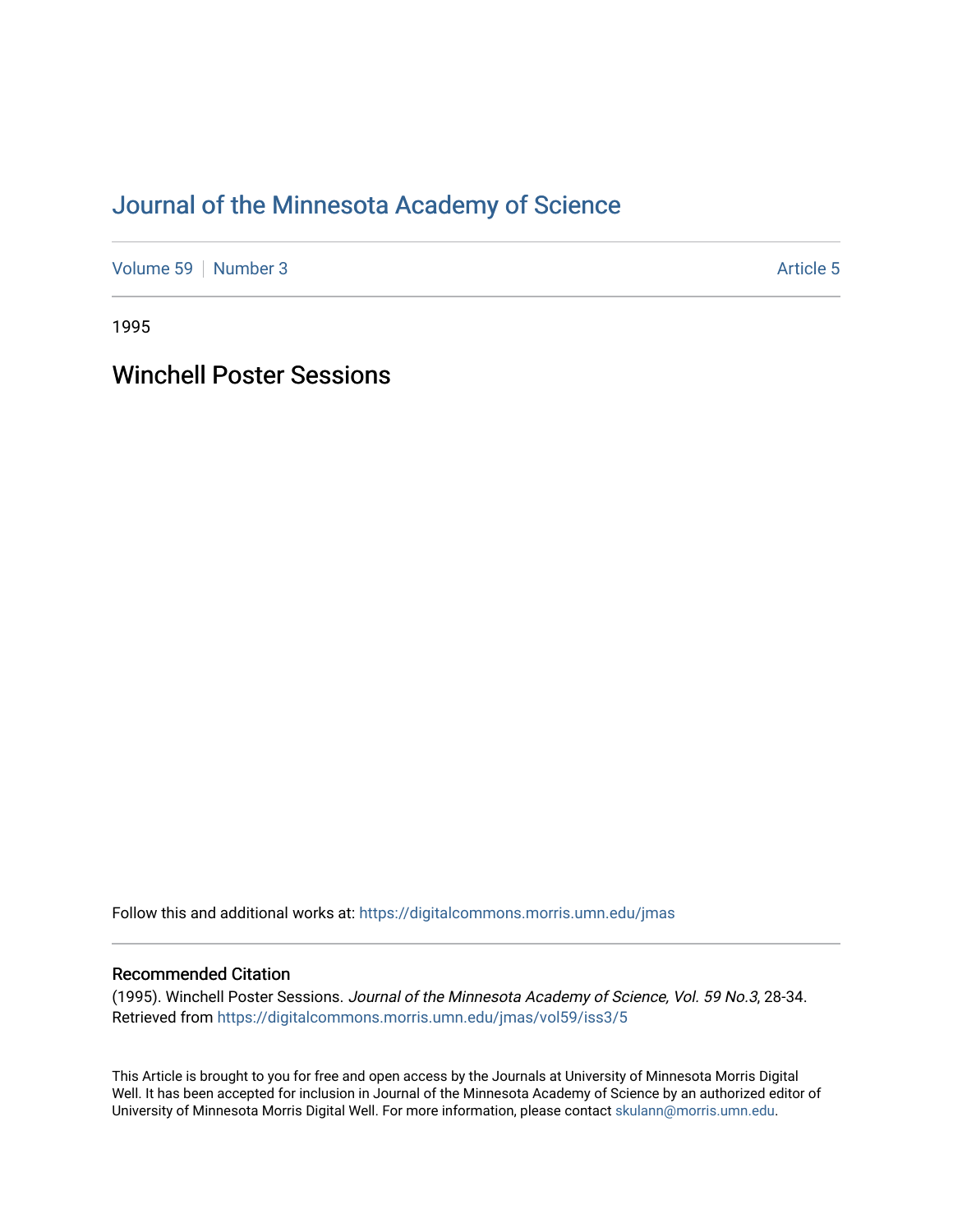### **Agriculture**

A COMPARISON OP EcoNOMlCS AND ENERGY CONSUMPTION BETWEEN SUSTAINABLE AND CONVENTIONAL AGRICULTURAL **SYSTEMS** 

### *Jan Nicholls, Biology Department, St. Olaf College, Northfield,*  MN *55057-1098*

Fanners, environmentalists, and the public are beginning to look towards more environmentally sound, alternative methods to conventional farming. In 1993, 48 acres of Saint Olaf College farmland were converted from a conventional crop rotation (com-corn-soybeans) to a five-year rotation system (corn-soybeans-oats/alfalfa-alfalfa-alfalfa). Economic and biological parameters, as well as energy consumption in sustainable agriculture have been compared to two types of conventional systems (corn-corn-com) **and** (corn-cornsoybeans) for the 1994 growing season. The sustainable system was more labor intensive, whereas the conventional systems had higher energy consumption. The sustainable and conventional systems had comparable production value, however the conventional systems had higher operational costs due to fertilizer and pesticide use. Weed abundance and soil organic matter were within the same range for both conventional and sustainable agriculture. In conclusion, sustainable agriculture had comparable yields, lower costs, and lower energy demands for the 1994 growing season than conventional agriculture, although conventional agriculture involved less labor.

# **ASTRONOMY**

### STELLAR PHOTOMETRY

*Frank Deglman, Department of Physics, Astronomy, and Engineering Science, St. Cloud State University, St. C1oud, MN 56301* 

Measuring the propenies of light is the predominant method by which astronomers can examine distant objects. The purpose of this paper is to describe the equipment and procedures utilized by the St. Cloud State University Observatory for accurately determining radiant optical energy outputs of remote stellar systems. The two pieces of equipment primarily employed are a Charged Coupled Device (CCD) camera and silicon photodiode detector each with its respective photometer head. These apparatuses, both computer-interfaced, are then mounted at the focus of a computer-controlled Schmidt-Cassegrain telescope. A significant ponion of this paper is devoted to data acquisition, reduction, and analysis techniques. Resultant photometric data, through the use of these rigorous techniques, can produce an assemblage of information key to our understanding of the physical processes and mechanisms responsible for the generation, perpetuation, and evolution or various observed phenomena in the vast expanses of the cosmos.

### **BIOCHEMISTRY**

EGG PHOSPHATIOYLCHOUNE VESICLE DISSOLUTION WITH **DODECANOYLSUCROSE** 

:r: l:l:l'.l'.i:l:~:;:;:;:~:~:~:;:~~ililililfltt;~lil!l!

### *Joel E. Barbato, Biology and Chemistry Departments. St. Olaf College, 1520 St. Olaf Avenue, Northfield, MN 55057*

The behavior of phospholipid vesicles in the presence of various concentrations of surfactant (biological detergents) has a wide variety of applications, ranging from understanding biological membranes to the packaging of pharmaceuticals. In this study, we examined the biophysical behavior of phosphatidylcholine vesicles undergoing continuous addition of the surfactant dodecanoylsucrose. Previous studies have indicated that phospholipids in solution undergo a transformation from bilayer vesicles to densely packed micellar structures at increasing surfactant concentrations. Egg phosphatidylcholine vesicles were prepared containing 0.7 mol % NBD-PE and Rhodamine B-PE (resonance energy pair). These vesicles were monitored continuously using fluorescence spectroscopy as 50 mM dodecanoylsucrose was added at 1 uL/minute. It was discovered that the initial vesicles increased in size (consistent with either enlarged vesicles or aggregates of smaller vesicles) reaching a maximum at a dodecanoylsucrose:EPC ratio of 2.9 followed by a rapid transition to smaller structures (i.e., lamellar sheets and micelles). In addition, an experiment designed to observe lipid exchange indicates that maximum fluorescence of the energy transfer pair is attained approximately 33% faster with a 9:1 mixture of fluoresccntly unlabeled:labeled vesicles than with **all** labeled vesicles, suggesting that substantial lipid exchange occurs between the structures prior to solubilization to micelles.

VESICLE-MICELLE TRANSITION OF EGG PHOSPHATIDYLCHOLINE AND DoDECYL MALT0SIOE

#### *John Ridge, St. Olaf College, Biology Department, Northfield,*  MN55057

The "rules" by which lipid vesicles are solubilized by various surfactants provides information about the properties of biological membranes and how more effective synthetic membranes can be constructed **for** use in protein research, drug packaging and delivery, and a variety of other commercial endeavors. Previous solubilization studies have described a general solubilization paradigm consisting of a vesicle growth stage, a bilayer stage, a mixed micelle stage, and finally a spherical micelle stage. The current study focuses on the solubilization of large  $(0.1 \text{ um})$  unilamellar egg phosphatidylcholine vesicles by the surfactant dodecylmaltoside. Resonance energy transfer (RED between two fluorescent lipid probes (NBD-PE and RHO-PE) and light scattering data were obtained over a range of surfactant concentrations at three lipid concentrations (O.lmM, 0.SmM, and l.0mM). Analysis of this data and data from two other experiments designed to detect vesicle leakage and· lipid exchange between vesicles suggests that the solubilization process for this lipid-detergent pair consists of five or more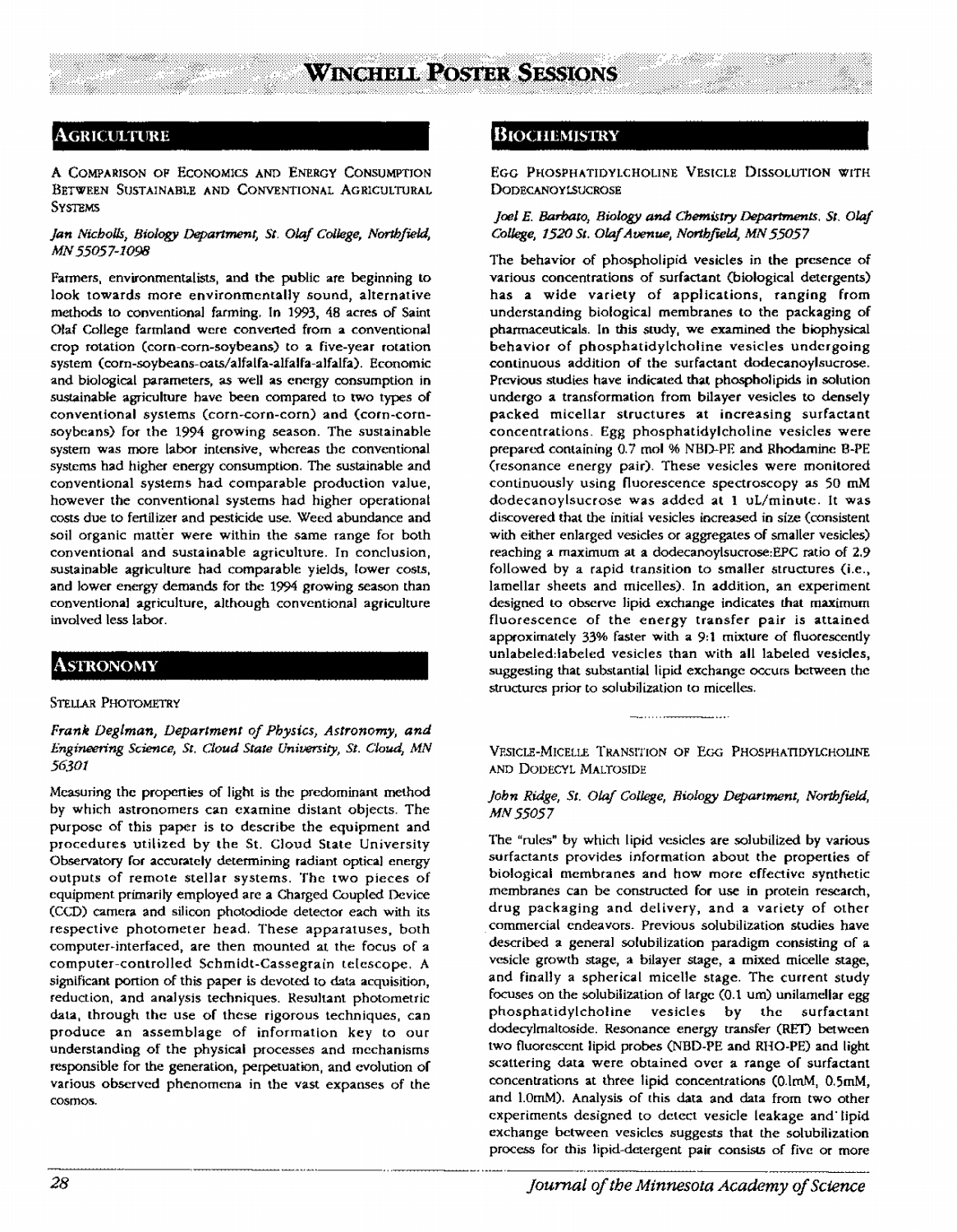phases including **a** two-stage growth/aggregation/fusion phase and a micellar phase that appears to consist of very iarge micelles. Future assays utilizing fluorescence spectroscopy and microscopy will focus on understanding these interesting phenomenon.

**A** HYDROPHOBIC PEPTIDE PROMOTES FUSION IN **A**  PHOSPHATIDYLSERINE LARGE UNILAMELLAR VESICLE SYSTEM

*Ruth A. Pyle, Biology* Depamnenl, *SI. Olaf College, Northfield, MN55057* 

We examined the effect of a hydrophobic peptide on the rate of calcium-Induced fusion between phosphatidylserine (PS) large unilamellar vesicles (LUVs). The synthetic peptide,  $L_{24}$ (Lys<sub>2</sub>-Leu<sub>24</sub>-Lys<sub>2</sub>-amide), is expected to orient itself parallel to the acyl chains in a phospholipid bilayer. It may lower energy barriers to fusion by destabilizing lipid bilayers so that bilayer rupture is more energetically favorable or by reducing the entropic cost of localized increases in bilayer thickness during fusion. Vesicle aggregation and fusion were initiated by 1:1 volume stopped-flow mixing of lipid and calcium ion solutions. Fusion was monitored by following NBD-PE fluorescence dequenching as vesicles labeled with NBD-PE and Rho-PE fused with unlabeled vesicles. PS vesicles containing  $-1.6$  mol%  $L_{24}$  showed a 53% increase in the initial rate of fusion compared to control vesicles. Although vesicle aggregation appeared to be rate-limiting under the conditions studied, aggregation of vesicles containing  $L_{24}$  was slower than for control vesicles, eliminating the possibility that an increased aggregation rate was responsible for the increased rate of fusion in systems containing  $L_{24}$ . The results suggest that incorporation of  $L_{24}$  into PS LUVs enhances the initial rate of vesicle fusion.

### CELLULAR BIOLOGY

DOES UBIQUITIN TARGETING CONTRIBUTE TO APOPTOSIS?

### Justin Kane, St. Olaf College, 1520 St. Olaf Avenue, Northfield, *MN 55057*

We have been studying apoptosis by working with some of the ced (programmed cell death) mutants of Caenorhabditis elegans isolated by Ellis, et al. In these mutants, cells which have been programmed to die are not engulfed and destroyed as in normal C.elegans. We decided to see if there were any defects in the ubiquitin targeting mechanism in these mutants and began by examining the ubiquitin gene itself. Ubiquitin is a highly conserved protein, 76 amino acids long, which functions in protein degradation by targeting proteins for subsequent digestion. Using probes based on the sequence of Ubi A published by Graham et al., we found a RPLP detected by these probes in each of several ced mutants when compared with the wildtype N2 strain. We are considering the possibility that a mutation in the ubiquitin gene could affect the protein targeting to the extent that cells programmed to die can no longer be adequately degraded and reabsorbed by the animal.

References: Ellis, R.E., Jacobson, D.M. and Horvitz, H.R., Genetics *129,* 79-94 (I 991 ); Graham, R.W., Jones, D. and Candido, E.P.M., Mol. Cell. Bio. 9,268-277 ( 1 989). The ced mutants or C. *elegans* were obtained from the Caenorhabditis Genetics Center at the University of Minnesota.

CHARACTERIZATION OF VMA 25 AND VMA 26, VACUOLAR MEMBRANE ATPASE MUTANTS IN THE YEAST SACCHAROMYCES *CERIJVISIAE* 

### *Valerie M. Vadnau, Hamline University, 1536 Hewin Avenue,*  SI. Paut MN *55104*

The vacuolar proton-translocating ATPases are a class of multi-subunit enzymes responsible for the acidification of the vacuolar network, composed of an integral membrane  $V_{\Omega}$ sector, and a peripherally associated  $V_1$  sector, including a 100-, 69-, 42-, 36-, 32-, 27-, and 7kDa species. A deficiency in any one of these subunits appears to abolish function of the H+-ATPase in vacuolar acidification. Novel vma mutants have been identified by screening. mutagenized cells fot their inability to grow on medium buffered to pH 7.5. We used Western immunoblot analysis to monitor steady state levels of five of the subunits(69-, 60-, -42, 36-, 27-kDa polypeptides) in two ATPase mutants, vma 25 and vma 26. In addition, growth curve studies were conducted to examine more carefully the pH sensitivity of these mutants. While both vma 25 and vma 26 displayed a general reduction in steady state levels of all subunits examined, culture growth in media buffered to different pH values did not display the characteristic pH sensitivity reported for other vma mutants. These results raise questions about the function of vacuolar ATPase in pH regulation in yeast.

C3H-BT1 TRANSFORMATION IS NOT DUE TO A COMPLETE LACK OF P53 MRNA

#### *Jennifer Deeb, Biology Department, Bemidji Stale University*  1500 *Birchmont Drive Bemidji,* MN *56601*

Mutations that inactivate the p53 tumor suppressor gene are frequently found in transformed cell lines and cells isolated from tumors in vivo. Consequently, we wanted to determine if p53 gene transcription is altered in the C3H-BT1 transformed murine cell line. mRNA was isolated from C3H/He (control) and C3H-BT1 (transformed) embryonic fibroblast cells for Reverse Transcriptase-Polymerase Chain Reaction analysis. p53 mRNA was present in both cell lines, although the relative levels of p53 mRNA appeared to be somewhat lower in C3H-BT1 cells. These findings indicate that the transformed phenotype of C3H-BT1 cells **is not** due to a complete loss of p53 **mRNA** transcription.

SEQUENCE HOMOLOGY STUDIES OF THE YEAST VMA6 GENE PRODUCT

*Chris J. B. Frandrup, Hamline f/niversity, Department of*  Biology, 1536 Hewitt Ave., Box #681, St. Paul, MN 55104

For abstract, see Winchell Papers, page 15.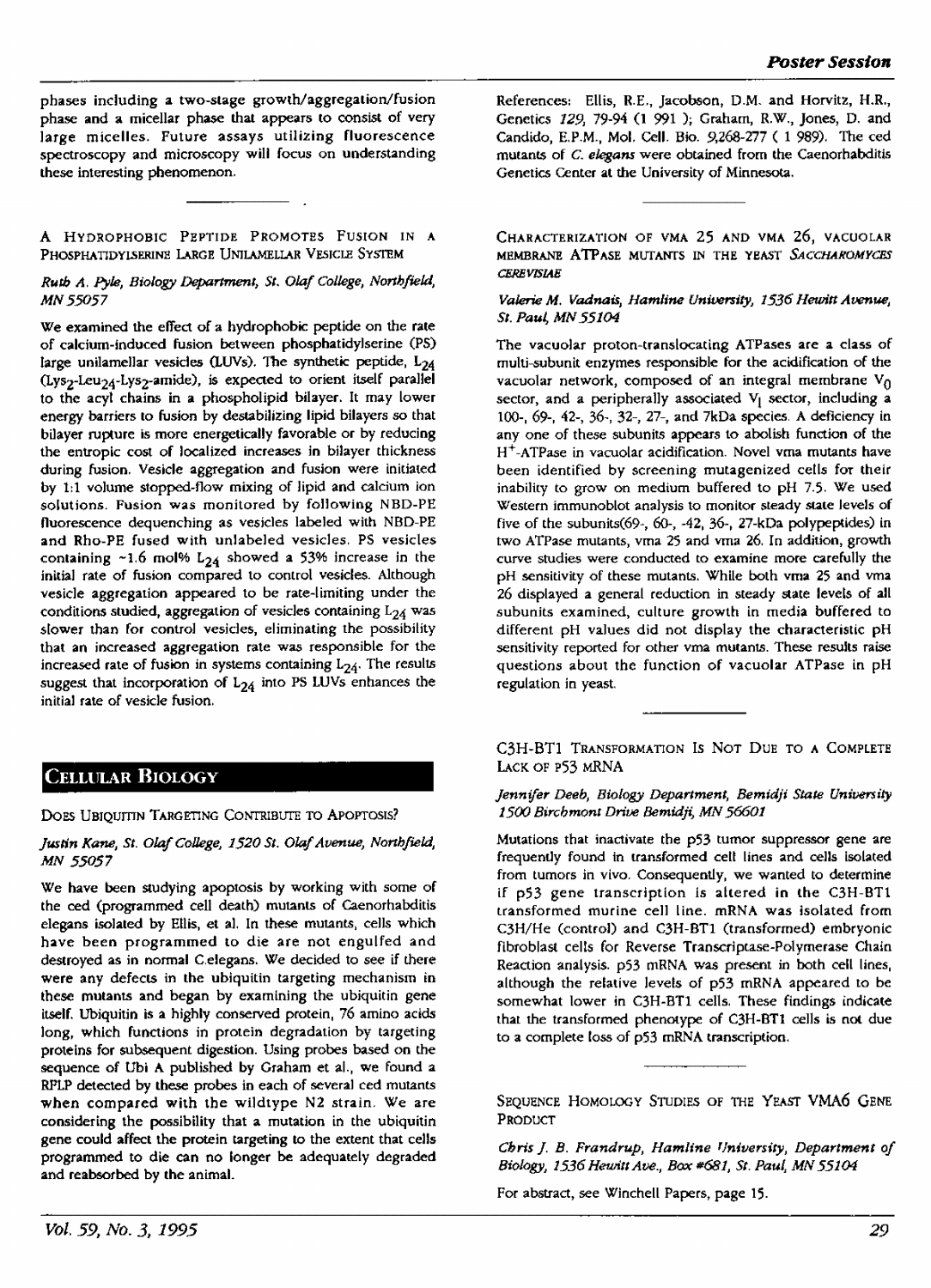8:30 YEAST VMA MUTANTS LOSE GROWTH ABILITY AS PH ExcEEDS 6.4

*Rob Gilkerson, Dept. of Biology, Hamline Univenity 1536 Hewitt Ave., St. Paul, MN 55104* 

For abstract, see Winchell Papers, **page** 15,

### **CHEMISTRY**

A NON-DEGENERATE PERTURBATION THEORY STUDY OF LINEAR AND CUBIC PERTURBED DOUBLE WELL POTENTIALS: **A**  PREPARATJ0N FOR A COMPARISON OP VARIOUS QUASIDEGENERATE PERTURBATION THEORIES.

Gregory S. *Tschumper, Mark R. Hoffmann, C.B. William Ng, Department of Chemistry, Winona State University, 8th* &- *Johnson, Winona, MN 55987* 

ln preparation of **a** comparison of various Quasidegenerate Perturbation Theories (QDPT), a Raleigh-Schrodinger type non-degenerate Perturbation Theory (NDP'I) was applied to two asymmetric variations of a double well potential. These potentials were of the form

 $V = -(1/2)x^2 + \lambda x^4 + \gamma x$ ,  $V = -(1/2)x^2 + \lambda x^4 + \gamma x^3$ .

The perturbation parameters  $\lambda$  and  $\gamma$  were varied to determine where the NDPT began to fail. (Decreasing these parameters increases the perturbation of the system.) NDPT began to break down at  $\lambda$  =  $\gamma$  = 0.1 for the linear potential and much earlier at  $\lambda = \gamma = 1.0$  for the cubic potential. The coupling of adjacent roots was evident as the system became more perturbed. These points where NDPT **begins** to fail are ideal areas for application and comparison of various formulations of QDPT.

EFFECT OF Low STRENGTH MAGNETIC FIELDS ON LIPlD PER0XIDATI0N

*Pat Carl and Bruce* A. *Sutngen, Department of Chemistry, Winona State University, Winona, MN 55987* 

Low magnetic field strengths, such as those occurring under high voltage transmission lines, have been proposed to promote numerous types of toxicity. These types of toxicities include those mediated by free radical mechanisms, such as lipid peroxidation, the free radical oxidative destruction of polyunsaturated fatty acids of membrane phospholipids. In addition to the inherent toxicity of membrane destruction, the products of lipid peroxidation, such as malondialdehyde, have been implicated in **aging,** mutagenesis, and carcinogenesis. Our investigations have been undertaken to determine the effects of low strength magnetic fields, 1-100, on lipid peroxidation. The model system utilized in our investigations was nonenzymatic. Nonenzymatic lipid peroxidation has been studied in liposomes prepared from total lipid extracts of porcine microsornes. Our initial results indicated that low magnetic field strengths increase in vitro lipid peroxidation by 16% **al a** time of 10 minutes. Future

investigations will be carried out to delineate the mechanism behind the enhancement of this potentially toxic effect.

TISSUE MACERATION; KOH VERSUS NAOH IN CORROSION CASTING UNDER THE SCANNING ELECTRON MICROSCOPE

*Joan M. Kennedy and Jillian L. Sharpe, Department of Biology, North Hennepin Community College, Brooklyn Park, Minnesota 55445* 

For abstract, see Winchell Papers, page 17.

# Ecology

LOW-LEVEL POPULATION STUDY OP THE GYPSY MOTH, LYMANTRIA DISPAR, IN MINNESOTA.

### Kaisa Johnson, Hamline University, 1562 Albany, St. Paul, MN., 55108

A population of gypsy moths was monitored from June 6, 1994 to Sept. 23, 1994 as a pan or a project sponsored by the USDA and the Minnesota Department of Agriculture. A total of 707 standard and delimiting traps were set in the Minnesota counties of Hennepin, Dakota, Ramsey, Washington, Anoka. All of the standard traps were checked once in the summer and the delimiting traps were checked three times. The total number and location of moths caught was monitored and recorded. The population was checked at the end of the study to determine the level of gypsy moths and propose population controls for the 1995 summer in Minnesota. The 1994 population was found to be significantly higher compared to the preceding summers.

EVALUATION OF NEST FOUNDING STRATEGIES OF *PDLISTES*  FUSCATUS IN CENTRAL MINNESOTA

*Holly Gackle, College of Saint Benedict, Box* 326; *St. Joseph,*  MN56374

There were three major nest founding strategies in *Polistes fuscalus:* Solitary foundresses, cooperative foundress associations, and usurpation. All three strategies were monitored by marking queens and observing foundress activity. Each nest in the study area was monitored daily to document foundress strategy, and the relative success of those strategies.

Daily monitoring included marking and observing queens, determining nest growth, determining reproduction, and determining the life stage of the immatures. **Marking** queens allowed me to identify and follow the activity of specific individuals and determine the 'foundress strategy for each nest. The relative frequency of the three strategies was calculated.

By monitoring individual nest growth I was able to determine the average colony growth rate for each of the founding strategies during the pre-worker phase. The differential success of each strategy was determined by monitoring nests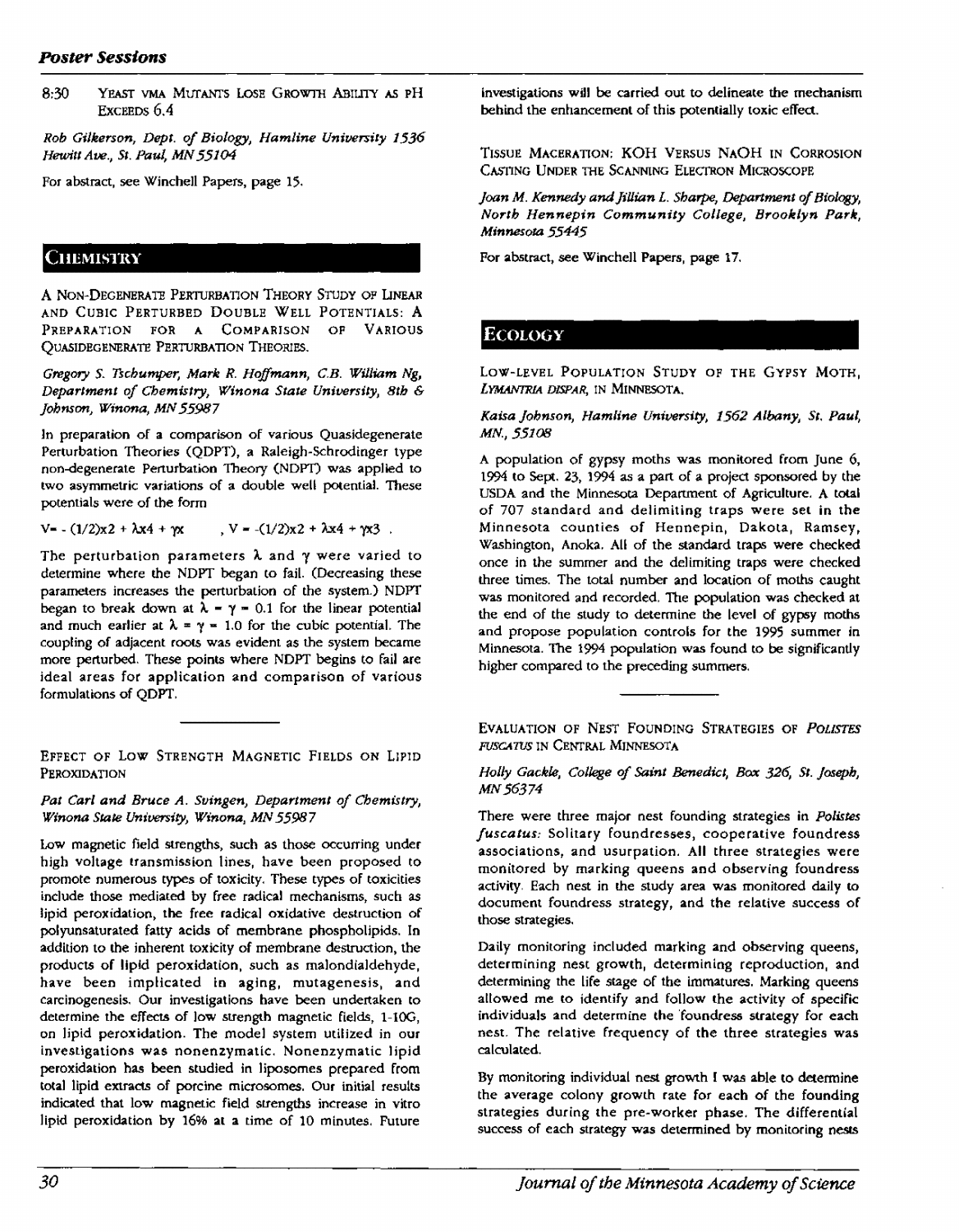after worker emergence to document total colony reproductive success.

FEMALE DOMINANCE HIERARCHY IN THE TROOP OF JAPANESE MACAQUES AT THE MINNESOTA ZOO

#### *Gretchen Fowles*

Traditionally, the study of primate troop structure has centered around the adult males who arc "dominant to animals of all age/sex classes" (Dittus 1980). However, there is sufficient evidence to indicate that females actively participate in group dynamics, and the existence of independent female hierarchies within male/female mixed troops has been discovered (Gouzoules 1980). It has been suggested in the literature that the acquisition and maintenance of female rank depends mainly on asymmetries in alliance power: the most significant allies are female kin, high ranking female nonkin, and the alpha male. Intrinsic physical qualities such as size and strength play a supporting role. In the present study, I determined the dominance relations between the three reportedly highest ranking females (MZG •1003, •379, #3010), in a troop of 32 monkeys, including 24 female Japanese macaques, *Macaca fuscata*, at the Minnesota Zoo. I predicted that MZG #379 would be the highest ranking female due to large kin support and connections to the alpha male, followed by MZG #3010 who had strong kin support and intrinsic qualities but no connection to the alpha male, and then MZG #1003 who had less kin support and no obvious connections to the alpha male. Rank was determined by comparing the number of aggressive behaviors emitted (attacks/threats) and the number of submissive behaviors (displacements, cautious approaches) received by each of the focal females. The data showed MZG #1003 to be the most dominant female, followed by MZG #379, and then MZG #3010. The results indicate that intrinsic qualities and affinitive relations with the alpha male play a critical role in the female hierarchy. An interesting exploratory study examined the correlation between a female's overall troop rank and her familial rank

THE RELATIONSHIP BETWEEN STOMATE DENSITY AND SOIL MOISTURE ALONG A WETLAND-UPLAND GRADIENT

*Elizabeth Clysdale, Victoria Garcia and Shannon Welch, College of St. Benedict,* # *160, Sr. Joseph, MN 563 74* 

The density of stomata has been shown to be related to the quantity of moisture in the soil. We examined the relationship between soil moisture and stomatc density of Zanthoxylum americanum (prickly ash) along a moisture gradient, from a wetland to an oak savannah, We collected leaves from twenty plants and soil samples at the base of each plant along a 100m transect. We measured soil water content gravimetrically. We counted the stomates on nail polish peels taken from two leaflets of each plant. We ran a regression analysis which revealed **a** relationship between soil water content and average stomate density per square millimeter. This explained 38% of the variation in stomatal density. We performed **a** t-test, which showed the relationship to be statistically significant.

SEM IDENTIFICATION OF CHRYSOPHYTA POPULATIONS LINKED TO EUTROPHICATION OF VADNAIS LAKE

*Jim Hafner, Jr., North Hennepin Community College, 7411 Eighty-Fifth Ave. N., Brooklyn Parle, MN. 55445* 

For abstract, see Winchell Papers, page 18.

OSTEONAL AREA DENSITY IN FEMORAL CORTICAL BONE AS AN INDICATOR OF LOCOMOTIVE ACTIVITY IN DINOSAURS

*Stan O'Dajfer, North Hennepin Community College, 7411* 85th Ave. N., *Brooklyn Park, MN 55451; University of Minnesota*, *Ec.ology Dept., 100 Ecology Bldg., 1987 Upper Buford Circle, St. Paul. MN 55108* 

For abstract, see Winchell Papers, page 20.

10:30 AN ECOLOGICAL IMPACT STUDY ON *FELIS CATUS* AND *llERPFSrFS A. AUROPUNCTATTJS* ON THF. Isl.AND OF ST. JOHN

*Erik Swanson and Fred Young, Hamline University, 1536 Hewitt Ave., St. Paul, MN 55104* 

For abstract, see Winchell Papers, page 19.

### **MEDICAL SCIENCE**

LIMB Buo REGENERATION IN THE FIDDLER CRAB *UCA*  PUGILATOR; INFLUENCE OF EXOGENOUS MELATONIN **ADMINISTRATION** 

### *Anitha Ruma/la, Biology Department, Macalester College, 1600 Grand Ave., St. Paul, NM 55105*

The vertebrate pineal hormone melatonin is produced in response to environmental darkness, and it is involved in the entrainment of physiological and behavioral processes to the environment. Melatonin has recently been detected at relatively high concentrations in invertcbrale nervous tissue, particularly that associated with the visual system. Melatonin in vertebrates often has inhibitory influences; for example in some species it inhibits reproductive behavior and physiology, and it inhibits cell division and tumor growth. Jn this study, we attempted to determine whether melatonin also has inhibitory influences in invertebrate growth. First, we determined that the fiddler crab Uca *pugilator* produces melatonin in the cycsta!ks, Then we caused the crabs to autotomize the right third walking leg. We next divided the crabs into four groups: l) with eycstalks + melatonin, 2) with  $cycstalks + control solution, 3) without eyestalks + melanin,$ and 4) without eyestalks + control solution. Melatonin or control solution was added to the crabs' seawater. We measured the growth of the regenerating limb bud of each crab every two days for 20 days, We found, surprisingly, that melatonin significantly increased the growth rate of limb buds in both groups treated with melatonin.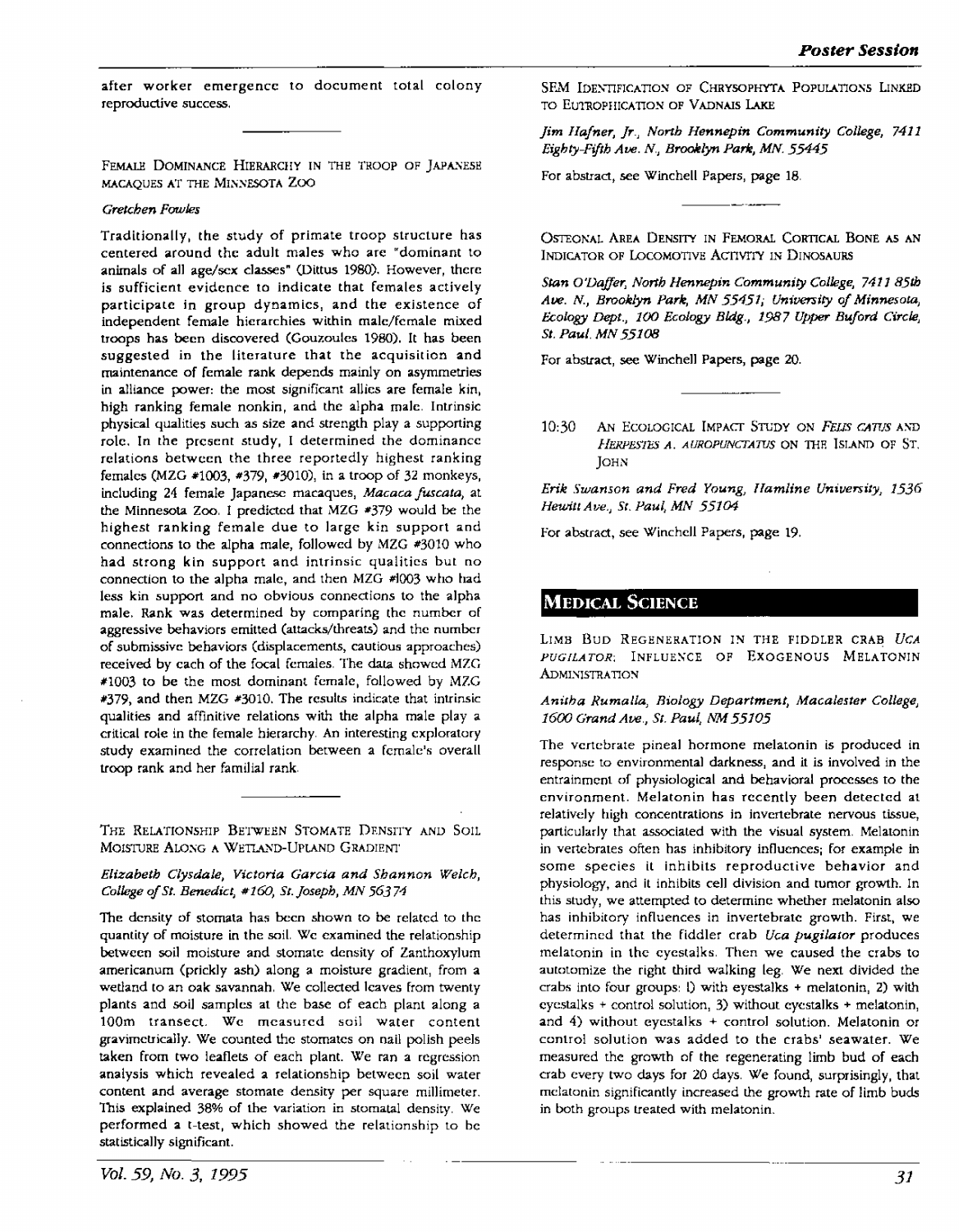### *Poster Sessions*

OXYGEN CONSUMPTION IN AN AQUATIC SALAMANDER, *NECTURUS MAaJLOSUS* 

### *Christopher S. Stromquist, Biology Department, Macalester College, 1600 Grand Ave, St. Paul, NM 55105*

Oxygen metabolism in ectotherms varies with water temperature due to changes in partial pressure of gases and changes in metabolic activity. Metabolic rates in ectotherms vary with body temperature, generally increasing two- to three-fold for every ten degree increase in temperature. The mudpuppy *Necturus maculosus*, an ectothermic aquatic salamander, has external gills through which most of its gas exchange occurs. Oxygen consumption in 5 mudpuppies was measured over 50 minutes at 1Q°C, 24°C, and 30°C with YSI oxygen meters. Oxygen consumption was significantly lower in animals at 10° compared with animals at 24° or 30°; however, there was no significant difference between animals at 24° and 30°. The rate of oxygen consumption decreased over time, with decreasing partial pressure of oxygen, at 24° and 30° but not at 10°. These results indicate that metabolism in mudpuppics is dependent upon both temperature and oxygen availability.

THE INFLUENCE OF MELATONIN ON GROWTH RATE OF THE GIANT HISSING COCKROACH, *GROMPHADORINA PORTENTOSA* 

### *Maria Cedrom; Biology Department, Macalesrer College, /600 Grand Aw., St. Paul, NM 55105*

Melatonin is a hormone produced by the vertebrate pineal gland and possibly by photoreceptive structures of invertebrates. Research has demonstrated that melatonoin has an influence on circadian and reproductive cycles in vertebrates; however, melatonin function and production has not been extensively studied in invertebrates. Melatonin has been detected in all of the few invcrtcrates examined, and we detected (with radioimmunoassay) high levels of melatonin in the heads of the cockroach *Gromphadorina portentosa.* To determine whether melatonin affected either the pattern or rate of growth in these cockroaches, we fed animals food containing melatonin (n = 10) or control (n = 10) and weighed them weekly to monitor growth. Results thus far (after 7 months) show a significantly greater growth rate for cockroaches receiving melatonin than for the control group. However, the data indicate that ingested melatonin does not significantly affect the overall pattern of growth in these cockroaches. We plan to further study these cockroaches to determine whether melatonin influences various circadian or circannual processes such as activity patterns and reproductive behavior.

PHOTOTHERAPELTIC KERATECTOMY: EFFECTIVENESS OF THE 193 KM EXCIMER LASER IN REMOVING CORNEAL OPACITIES IN 138 CASES.

### *1'bomas A. Dudley, Hamtine University, P.O. Box 678, 1536 Hewitt Avenue, Saint Paul, MN 55104*

Phototherapeutic keratectomy (PTK) was performed cm 13 8 patients using the 193nm excimer laser. The advantage of  $\frac{1}{20}$ 

using this laser for removal of corneal scars is that there is no secondary scarring do to the photoablation. Phototherapeutic keratectomy was used to treat corneal scars, due to recurrent erosions, granular dystrophy, and band keratopathy dystrophies, and other pathological conditions of the cornea. Data generated from the study of the 138 patients showed visual acuity improvement (shown by a gain of one or more Snellen lines) in more than 83% of the cases. A questionnaire was also mailed to all 138 patients to ask whether or not the PTK procedure met their expectations. 74% of the 64 patients that responded indicated that their goals were at least partially met. 96% of those that responded were satisfied with the outcome of the procedure. The laser is effective in the removal of corneal scars and an excimer laser has been approved by the FDA (3/13/95) for commercial ophthalmic use.

EVIDENCE FOR AN ENDOGENOUS CIRCADIAN RHYTHM OF TEMPERATURE SET POINT IN GARTER SNAKES.

#### *Thomas D. Moline and Dwight E. Nelson, Department of Biology, University of St. 1'bomas, St. Paul, MN, 55105.*

It is well known that many homeothermic organisms display daily rhthyms of body temperature that appear to be controlled by an internal circadian clock. We have used garter snakes to determine whether this cctothcrmic organism may also display circadian changes in body temperature set points under constant conditions. For these experiments, body temperature of the snakes was monitored using miniature radio transmitters (Model: V, Mini Mitter, Sunriver, OR). The snakes were then allowed to thermoregulate without constraint on **a** thermal gradient along the bottom of the housing chamber (gradient temperature ranged from 15 to 49°C). The incandescent lighting in the housing chamber was controlled with a timer and regulated to a 24 hour light-dark cycle or constant light (luminance  $= 250 - 800$  lux). Internal body temperatures for the snakes were recorded every 6 min over periods of up to 6 days using a computer-controlled data acquisition package (DataQuest, St. Paul, MN). In a light-dark cycle we observed several patterns of body temperature that may correspond to body temperature cycles documented for garter snakes in light cycles during field studies (Peterson, *Ecology,* 68,160, 1987). In constant light, we observed distinct oscillations in body temperature that may suggest control of behavioral thermorcgulation in garter snakes by an internal circadian dock. The body temperature of the snakes in constant light oscillated between approximately 17 and 38°C. The periods of these temperature rhythms in preliminary studies appeared to range from 18 to 24 hours. These experiments indicate that the behavioral thermoregulation in these ectothcrmic organisms may be controlled by changes in body temperature set points in a manner very similar to that seen in homeotherms.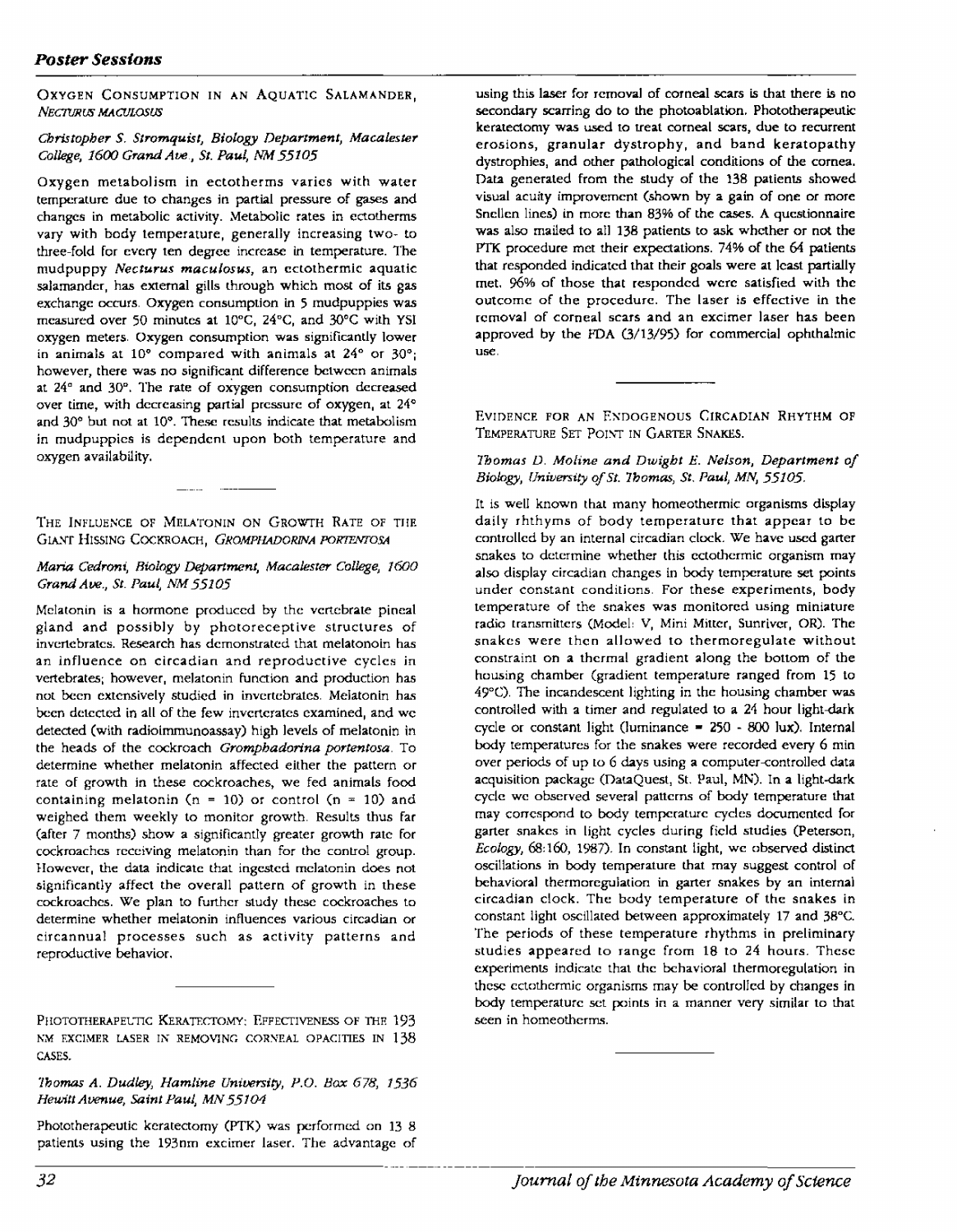RESPONSES OF A-DELTA AND C-FIBER PRIMARY AFFERENT NOCIECPTORS IN THE RAT USING NOXIOUS COLD STIMULI

*Brian* J. *Allen, Hamline University 264 W. Curtice St. Paul MN 55107* 

For abstract, see Winchell Papers, page 25,

## **MICROBIOLOGY**

TEMPERATURE EFFECTS ON GERMINATION RATES OF THE TRUE SUME MOLD DIDYMIUM NIGRIPES

*Aaron Olson, Hamline Uniwrsity, 1536 Hewitt Awnue, St. Paul, MN 55104* 

For abstract, see Winchell Papers, page 18.

### **PHYSICS**

HOMOGENEOUS LINEWIDTHS OF EUROPIUM IN GLASS

*Chris Reyerson, Department of Physics, Astronomy, and*  **Engineering** *Science, Saint Cloud State University, Saint Cloud, Minnesota, 56301* 

We used Fluorescence Line Narrowing to measure the homogeneous linewidth of europium in a fluorophosphate **glass. Narrowband** excitation results in fluorescence of **a**  subset of ions with identical transition energies. This eliminates inhomogeneous broadening due to the random nature of the host. According to the Uncertainty Principle, the shorter the coherence time the broader the homogeneous linewidth. Coherence time is the time the ion spends in the excited **state** without being disturbed, Coherence time is detennined by the number of vibrations present in the host. The number of vibrations present depends on the temperarure of the host, thus there is **a** relationship between the temperature and the linewidth of the transition. This relation typically follows a power law,  $T^2$  for lanthenides in glass. The homogeneous linewidth will give us knowledge of the interaction of the europium ion with the host. We wish to compare our finding with homogeneous linewidths measured for the actinide curium in the same type of glass. The 4f electrons of the !anthanides should interact less with the host than the Sf elecuons of the actinides because of the greater spatial extent of the Sf orbitals.

#### **PLANT SCIENCE** '

A COMPARATIVE SCANNING ELECTRON MICROSCOPE STUDY OF FLORIN RINGS IN SELECTED GYMNOSPERM GENERA

*Joshua Roth.stein, Nonb Hennepin Communtiy Co/Jege, 7411 85th* **Avenue** *North, Brooklyn Parle, Minnesota, 55445* 

Florin rings of selected species were observed using a scanning electron microscope (SEM). Florin rings are raised

rings produced by subsidiary cells surrounding the stomata! cavity in conifer needles. These rings have been suggested to **have a** taxonomic importance in conifers. The purpose of this study was to observe the differences in Florin rings in each species, Species observed were *Pinus banksiana*, P. mugo, P. resinosa, P. strobus, P. sylvestris; Picea glauca, P. pungens; *Ables balsamea;* and *Taxus canadensis.* Needles from each species were collected and then submitted to a series of steps including critical point drying in preparation for observation with the SEM. Each species observed had a different Florin ring type and appearance. However, because of the small sample group studied from each genus, it can only be concluded that Florin rings can determine genera and not individual species. A literature search has indicated that Florin ring descriptions of *Pinw mugo, Piceaglauca, Piceapwngens, Abses balsamea,* and *Taxus canadensis* have not been previously reported. Further study is needed in *Picea, Abies*  and *Taxus* to establish Florin ring classification due to the few number of species studied here.

SURFACE STRUCTURAL DIFFERENCES BETWEEN *MYRIOPHYLLUM SP!CATUM* AND *MYR!OPHYLLUM EXALBESCENS* BY USE OF ELECTRON MICROSCOPY,

*Hamenauth* C. *Mangroo, North Hennepin Community College, 7411 85th Ave* N., *Brooklyn Park, Minnesota 55445* 

Electron microscopy was used to observe structural differences between an introduced species, Eurasian watermilfoil *(.Myriophyllum spicatum)* and **a** native species, Northern watermHfoil *(M. exalbescens).* Samples were prepared in a series of steps, including critical point drying, to view under the scanning electron microscope (SEM). Structural surface differences observed between the two species include: !) varying striated epidermis, 2) presence or absence of secretory trichomes and 3) patterns of debris, Literature review reveals very little information concerning these structural differences between Eurasian watermilfoil **and**  Northern watermilfoil and their function. Further study of the physical characteristics peculiar to Eurasian watermi!foil may enable development of novel methods of controlling the rapid growth.

# **PSYCHOLOGY**

THE INFLUENCE OF NATURAL LIGHT AND DARK ADAPTATION ON COLOR SPECIFIC THRESHOLDS

### *Marnie Dollinger, Moorhead State University, Moorhead MN, 56560*

Many factors influence the detection of colored lights. This experiment investigated two of these factors, dark adaptation and natural light and their effects of the detection thresholds of yellow, red and blue light. All conditions were presented in **a** randomized double staircase method and a threshold was computed for each **staircase** and was compiled by color with the thresholds of the other subjects and a mean threshold value was computed for each color in each condition. A significant interaction was found between natural light and dark adaptation and their effect on red and yellow lights. In